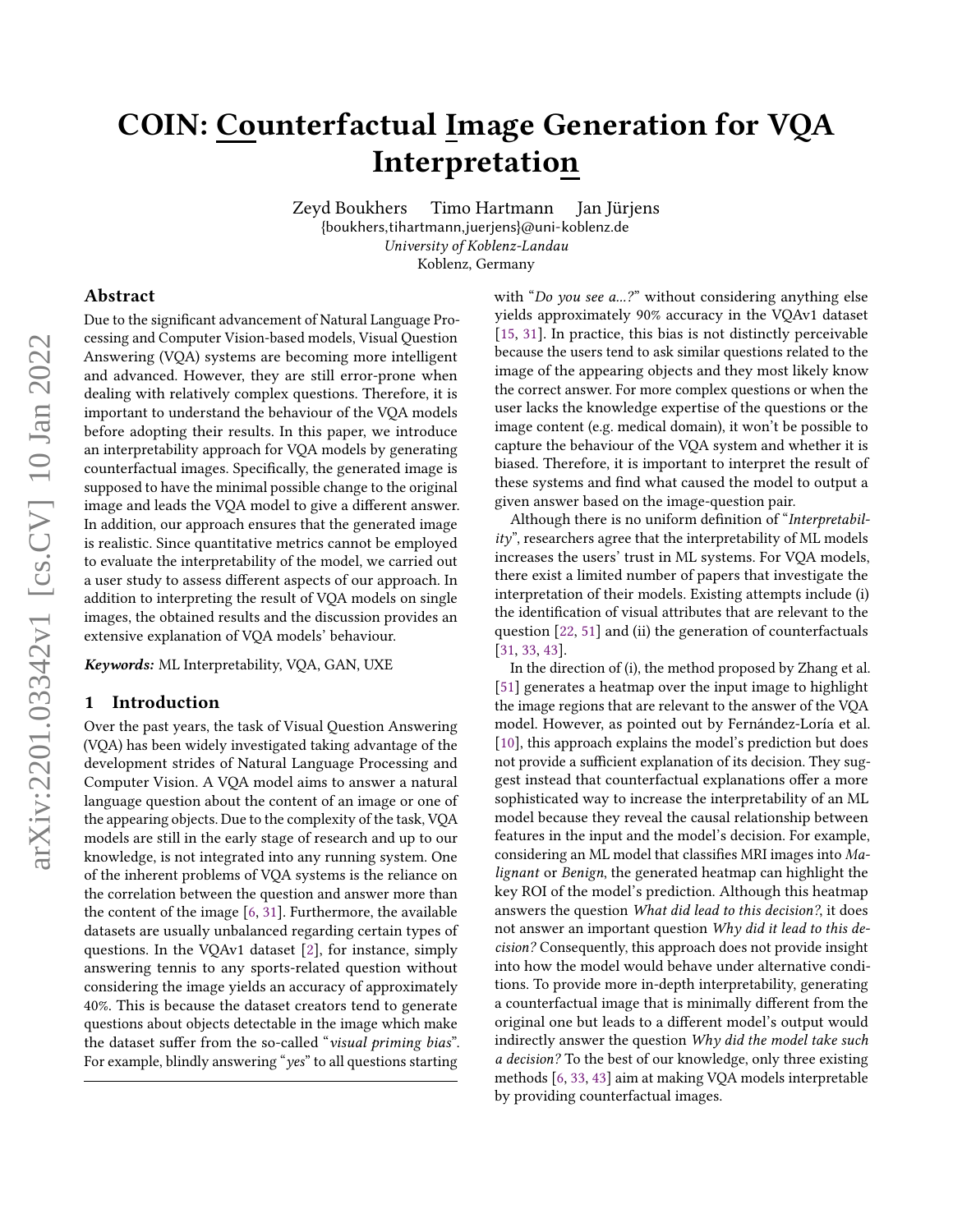Chen et al. [\[6\]](#page-11-0) introduce a method that generates counterfactual samples by applying masks to critical objects in images or words in questions. Similarly, Teney et al. [\[43\]](#page-12-4) suggest a method that masks features in images whose bounding boxes overlap with human-annotated attention maps. Finally, in their ongoing research, Pan et al. [\[33\]](#page-12-3) propose a framework to generate counterfactual images by editing the original image such that the VQA model returns an alternative answer for a given question. Due to the complexity of the problem, the approach is restricted to colour-based questions. Given a tuple (Image, Question and the VQA's answer), the approach first finds the question-critical object and then changes its colour so that the VQA system gives a different answer. However, this change is not limited to the question-critical object but all regions with similar colours are changed. Given that the main goal of interpreting VQA systems is to help an expert user understand the behaviour of the VQA model, the approach presented in [\[33\]](#page-12-3) requires that the user understands the relationship between the image, the question and the answer.

As the user needs interpretation mainly when he lacks the necessary knowledge to understand the relationship between the input and output, we propose to extend the work of Pan et al. [\[33\]](#page-12-3) by restricting the change to the question-critical object. To this end, this paper introduces an attention mechanism that identifies question-critical objects in the image and guides the counterfactual generator to apply the changes on specific regions. Moreover, a weighted reconstruction loss is introduced in order to allow the counterfactual generator to make more significant changes to question-critical spatial regions than the rest of the image. For further improvement and future work, we made the entire implementation of the guided generator publicly available. In summary, this paper aims to best interpret the output of VQA models by answering the following research questions:

- RQ1: How to change the answer of a VQA model with the minimum possible edit on the input image?
- **RO2:** How to alter exclusively the region in the image on which the VQA model focuses to derive an answer to a certain question?
- RQ3: How to generate realistic counterfactual images?

Following this section, Section [2](#page-1-0) discusses the related works. Section [3](#page-3-0) presents the proposed approach and Section [4](#page-6-0) presents the conducted experiments and the obtained results that validate the effectiveness of the proposed approach. Finally, Section [5](#page-10-0) concludes this paper and gives insight into future directions.

## <span id="page-1-0"></span>2 Related Work

This papers addresses the problem of interpreting the outcome of VQA systems. Therefore, we will review in this section the related works divided into three categories: (1)

Interpretable Machine Learning, (2) Visual Question Answering (VQA) and (3) Interpretable VQA.

#### 2.1 Interpretable Machine Learning

Throughout the past decades, the notion of interpretability increasingly gained attention in the ML domain [\[5,](#page-11-4) [9,](#page-11-5) [12,](#page-11-6) [20,](#page-11-7) [39,](#page-12-5) [44,](#page-12-6) [49,](#page-12-7) [50\]](#page-12-8). According to Kim et al. [\[20\]](#page-11-7), interpretability is particularly important with respect to systems whose decisions have a significant impact such as healthcare, criminal justice systems and finance. Interpretability serves several purposes, including protecting certain groups from being discriminated against, understanding the effect of parameter and input variation on the model's robustness and increasing the user's trust in automated intelligent systems [\[9\]](#page-11-5). Therefore, a model is considered interpretable if it allows a human to consistently and correctly classify its outputs [\[20\]](#page-11-7) and understand the reason behind the model's output [\[5\]](#page-11-4). ML models such as decision trees are inherently interpretable, as they provide explanations during training or while the output is generated. However, most of the sophisticated ML models used nowadays such as deep neural networks are not interpretable by nature and require post-hoc explanations [\[28\]](#page-12-9)

One way to create such explanations is to use global surrogate models, where the aim is to approximate the prediction function  $f$  of a black-box and complex model (e.g. neural networks) to the best possible with a prediction function  $g$ such that  $g$  is the prediction function of an inherently interpretable model (e.g. decision trees or linear regression) [\[28,](#page-12-9) [32\]](#page-12-10). Another way is to use local surrogate models, which individually explain the predictions of a trained ML model to have an overview of its behaviour [\[32\]](#page-12-10). Ribeiro et al. [\[35\]](#page-12-11) propose a Local Interpretable Model-agnostic Explanations (LIME) which approximates the output of black-box models by examining how variations in the training data affect its predictions. Particularly, LIME permutes a trained black-box model's training samples to generate a new dataset. Based on the black-box model's predictions on the permuted dataset, LIME trains an interpretable model, which is weighted by the proximity of the sampled instances to the instance of interest.

Feature visualization is another direction to increase the interpretability of black-box models. The goal is to visualize the features that maximize the activation of a NN's unit [\[32\]](#page-12-10). This direction takes advantage of the structure of NNs, where the relevance is backpropagated from the output layer to the input layer [\[50\]](#page-12-8). Mainly, most of the approaches under this direction are dedicated to image classification tasks by providing a saliency map that highlights the pixels relevant to the model's output [\[27,](#page-12-12) [28,](#page-12-9) [40\]](#page-12-13). A common interpretability direction suggests generating example-based explanations for complex data distributions. The aim is to find prototypes from the training dataset that summarize the prediction of the model [\[28\]](#page-12-9). Although this approach can satisfy the user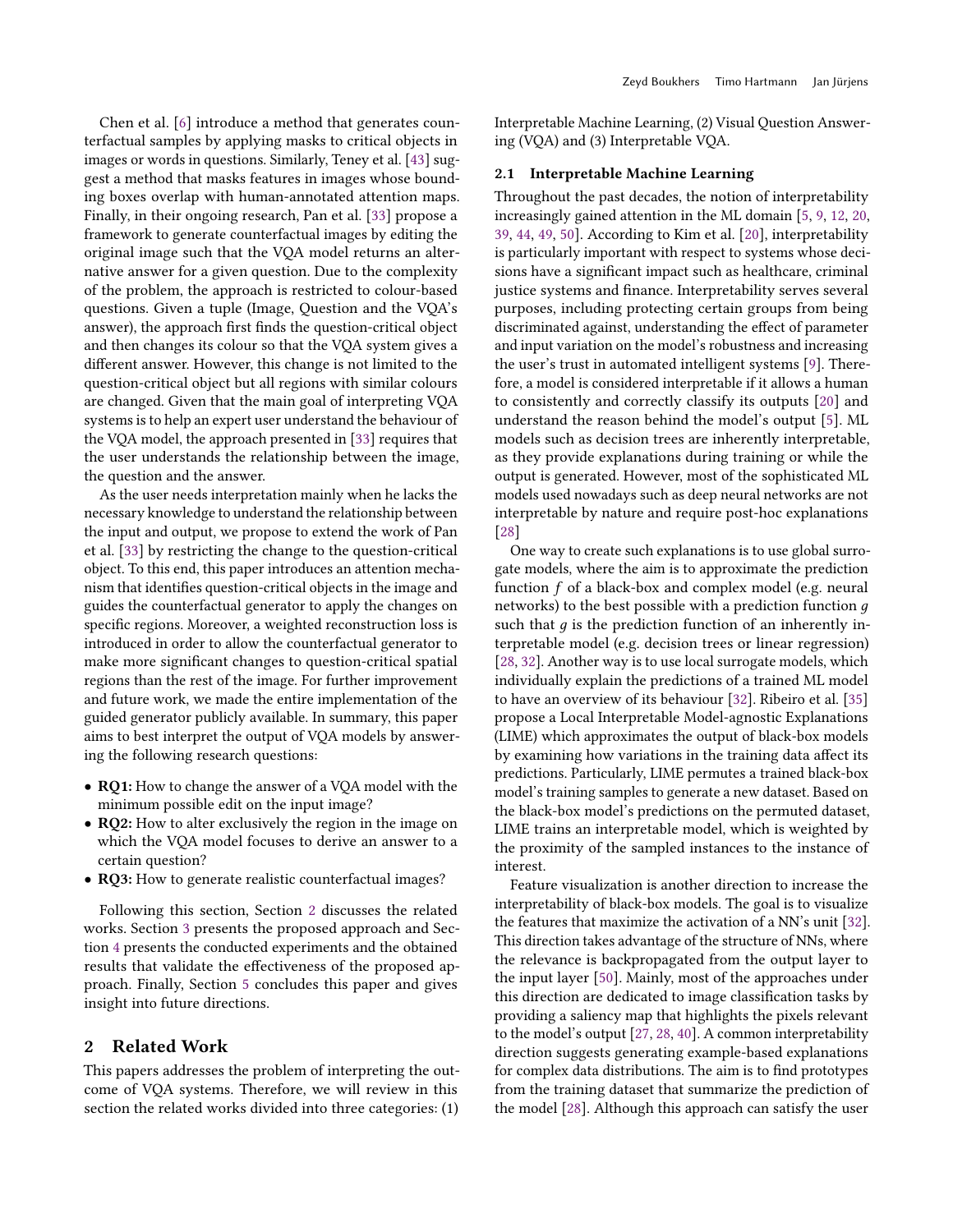need for interpretation in simple tasks, it is not practical for most of the real-world data which are heavily complex and seldom contain representative prototypes [\[20\]](#page-11-7). Therefore, Kim et al. [\[20\]](#page-11-7) propose to identify some criticism samples that deliver insights about those prototypes which is not covered by the model.

The problem of post-hoc interpretability methods is their incapability to answer how the model would behave under alternative conditions (e.g. different training data). Therefore, causal interpretability approaches aim at finding why did the model make a certain decision instead of another one or what would be the output of the model for a slightly different input [\[28\]](#page-12-9). Here, the goal is to extract causal relationships from the data by analysing whether changing one variable cause an effect in another one [\[29\]](#page-12-14). One way to achieve this is by finding a counterfactual input that affects the model's prediction [\[8,](#page-11-8) [13,](#page-11-9) [16,](#page-11-10) [18,](#page-11-11) [41,](#page-12-15) [45\]](#page-12-16). For instance, Goyal et al. [\[16\]](#page-11-10) propose a method that identifies how a given image  $\tilde{I}$ " could change so that the image classifier outputs a different class by replacing the key discriminative regions in  $\mathcal{T}'$  with pixels from an identified "distractor" image " $I_0$ ' that has a different class label. Pearl [\[34\]](#page-12-17) suggests that generating counterfactuals allows for the highest degree of interpretability among all methods to explain black-box models.

### 2.2 Visual Question Answering (VQA)

Taking advantage of the remarkable advancement of computer vision and natural language processing, due to Deep Neural Networks, several research works have addressed the task of VQA in the past years [\[1,](#page-11-12) [2,](#page-11-1) [6,](#page-11-0) [11,](#page-11-13) [15,](#page-11-2) [17,](#page-11-14) [24,](#page-12-18) [42,](#page-12-19) [48\]](#page-12-20). According to Antol et al. [\[2\]](#page-11-1), VQA methods aim at answering natural language questions about an input image. This combination of image and textual data makes VQA a challenging multi-modal task that involves understanding both the question and the image [\[42\]](#page-12-19). The answer's format can be of several types: a word, a phrase, a binary answer, a multiplechoice answer, or a "fill in the blank" answer [\[17,](#page-11-14) [42\]](#page-12-19).

In contrast to earlier contributions, recent VQA approaches aim at generating answers to free-form open-ended questions [\[46\]](#page-12-21). Agrawal et al. [\[2\]](#page-11-1), for example, propose a system that classifies an answer to a given question about an image by combining a CNN-based model to extract features from the image and Long Short-Term Memory (LSTM)-based model to process the question. This model, referred to as Vanilla VQA, can be considered as a benchmark for DL-based VQA methods [\[42\]](#page-12-19). Yang et al. [\[47\]](#page-12-22) introduce Stacked Attention Networks (SANs) that uses CNNs and LSTMs to compute an images' regions related to the answer based on the semantic representation of a natural language question. Similarly, Anderson et al. [\[1\]](#page-11-12) propose to narrow down the features in images by using top-down signals based on a natural language question to determine what to look for. These signals are combined with bottom-up signals stemming from a purely visual feed-forward attention mechanism.

Despite the continuous advancements in VQA, several papers suggest that VQA models tend to suffer from the language prior problem, where the models tend to achieve good superficial performances but do not truly understand the visual context [\[6,](#page-11-0) [15,](#page-11-2) [48,](#page-12-20) [53\]](#page-12-23). Specifically, Goyal et al. [\[15\]](#page-11-2) found that in the VQAv1 dataset [\[2\]](#page-11-1) blindly answering "yes" to any question starting with "Do you see a...?" without taking into account the rest of the question or the image results in an accuracy of 87%. To overcome this, they proposed a balanced dataset to counter language biases, such that for a given triplet (image  $I$ ; question  $Q$ ; answer  $A$ ) from the VQAv1 dataset [\[2\]](#page-11-1), humans were asked to identify a similar image  $I'$  for which the answer to question  $Q$  is different from A. Similarly, Zhang et al. [\[48\]](#page-12-20) propose a balanced VQA dataset for binary questions, where for each question, pairs of images showing abstract scenes were collected so that the answer to the question is "yes" for one image and "no" for the other.

Moreover, Chen et al. [\[6\]](#page-11-0) assume that existing VQA models capture superficial linguistic correlations between questions and answers in the training set and, hence, yields low generalizability. Therefore, they propose a model-agnostic Counterfactual Samples Synthesizing (CSS) training scheme that aims at improving VQA models' visual-explainable and question-sensitive abilities. The CSS algorithm masks (i) objects relevant to answering a question in the original image to generate a counterfactual image and (ii) critical words to synthesize a counterfactual question. In the same context, Zhu et al. [\[53\]](#page-12-23) propose a self-supervised learning framework that balances the training data but first, identifies whether a given question-image pair is relevant (i.e., the image contains critical information for answering the question) or irrelevant. This information is then fed to the VQA model to overcome language priors.

These above-discussed problems indicate that the empirical results of VQA models do not reflect their efficacy, especially when promoting VQA models to serve their intended purposes. Specifically, answering questions that the user cannot answer, such as in the healthcare domain. Therefore, it is important to make the output of the VQA model interpretable and not only rely on the evaluation results.

#### 2.3 Interpretable VQA

In most real-world scenarios, human users want to get an explanation along with a VQA system's output, especially if it fails to answer a question correctly or when the user does not know whether the answer is correct [\[22\]](#page-12-1). However, there exist only a few papers addressing the task of interpreting and explaining the outcome of VQA models [\[7,](#page-11-15) [22,](#page-12-1) [31,](#page-12-0) [33,](#page-12-3) [51\]](#page-12-2). Also, most of the existing approaches rarely provide humanunderstandable explanations regarding the mechanism that led to a given answer. Li et al. [\[22\]](#page-12-1) introduce a method that simulates the human question-answering behaviour. First,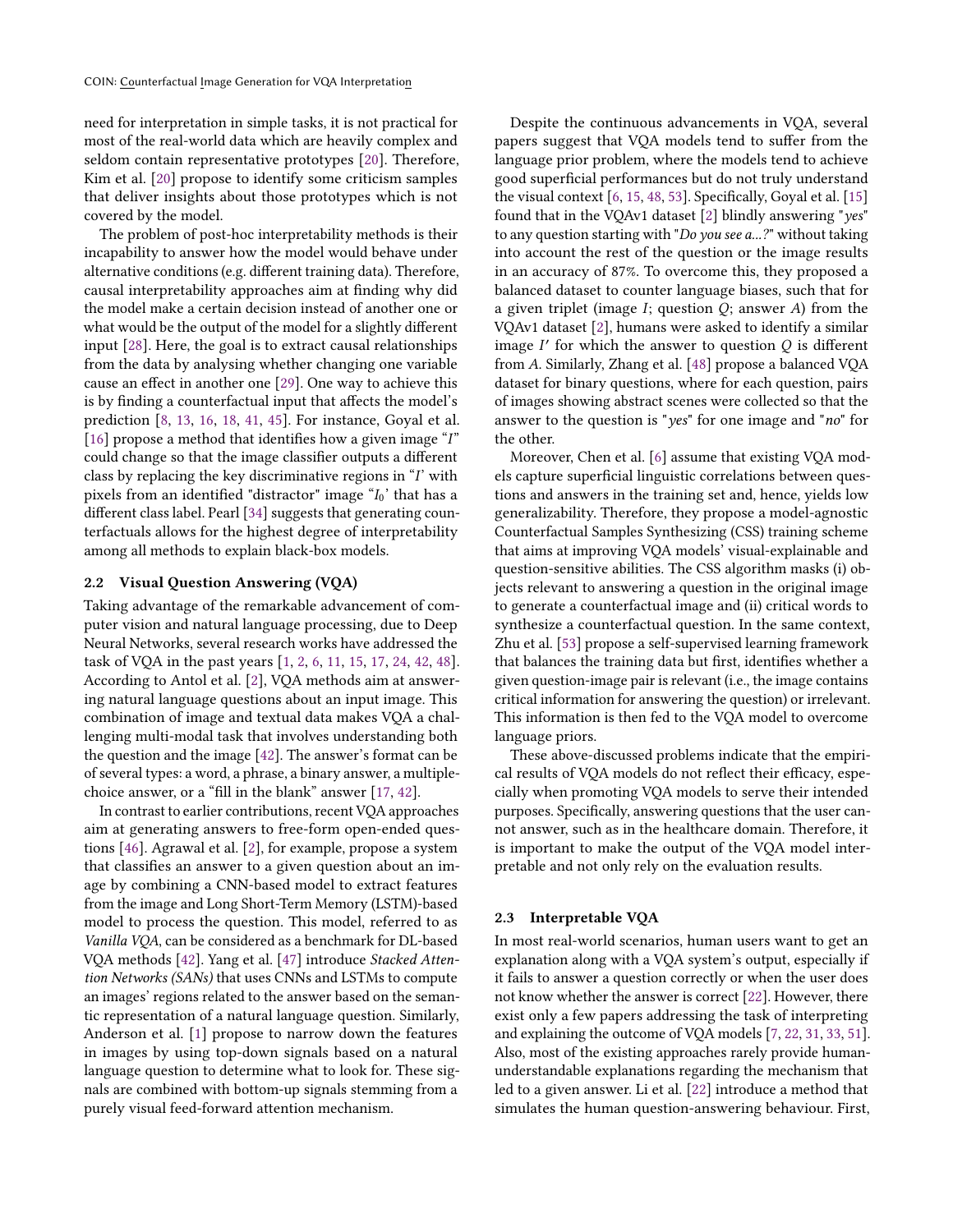they apply pre-trained attribute detectors and image captioning to extract attributes and generate descriptions for the given image. Second, the generated explanations are used instead of the image data to infer an answer to a question. Consequently, providing critical attributes and captions to the end-user allows them to understand better what the system extracts from the image. Zhang et al. [\[51\]](#page-12-2) introduce a heat map-based system to display the image's regions relevant to the question to the user. To this end, they employed in their model region descriptions and object annotations provided in the Visual Genome dataset [\[21\]](#page-12-24).

Pan et al. [\[33\]](#page-12-3) introduce a method that provides counterfactual images along with a VQA model's output. Precisely, for a given question-image pair, the system generates a counterfactual image that is minimally different from the original image and visually realistic but leads the VQA model to output a different answer for the given question. In its current form, their method is restricted to the context of colour questions. Furthermore, since their model makes edits on a pixelby-pixel level, the counterfactual images contain changes also in areas irrelevant to a given question. Therefore, the counterfactual image does not provide any meaningful interpretability if the question-critical object has the same relative colour as other objects.

## <span id="page-3-0"></span>3 Method

In this paper, we propose a method named COIN that provides human-interpretable discriminatory explanations to increase a VQA system's interpretability. The aim is to interpret the outcome of the VQA model by answering the question: "How would the image look like so that the VQA model gives a different outcome?". Concretely, given an imagequestion pair  $(I; Q)$  and a VQA model  $f : (I, Q) \rightarrow A$ , where A is its predicted answer, the goal is to train a model  $G$  to generate a new image  $I'$ , such that:

$$
\mathcal{G} : (I, Q, A) \to I' \mid f : (I', Q) \to A' \quad ; \quad \forall A' \neq A, \tag{1}
$$

where  $I'$  is the counterfactual image of  $I$ . Since there are infinite possible images that can satisfy the above constraint, along the lines of Pan et al. [\[33\]](#page-12-3), COIN aims to tackle the research question  $RQ1$  by constraining  $G$  to (i) be different as minimally as possible from  $I$ , (ii) be visually realistic, (iii) contain semantically meaningful edits and (iv) be applied only on the question-relevant regions. Intuitively, with these constraints, we aim to change the output of the VQA model by applying as minimum as possible changes only on the semantically relevant object so that the user can perceive what can change the output of the VQA model. To this end, we propose to extend the counterfactual GAN introduced by Pan et al. [\[33\]](#page-12-3) by allowing for semantic edits beyond colour modifications (e.g., editing shapes) and ensuring that only the question-critical regions in an image are altered while

<span id="page-3-1"></span>

| Variable         | <b>Description</b>                            |
|------------------|-----------------------------------------------|
| $\mathcal G$     | The counterfactual generator proposed in this |
|                  | paper.                                        |
|                  | The VQA model (i.e. MUTAN [3] in this paper)  |
|                  | Original image                                |
| Q                | Question about I                              |
| $\boldsymbol{A}$ | The answer of $f$ to $Q$ given $I$            |
| $\boldsymbol{h}$ | I's height                                    |
| $\boldsymbol{w}$ | $\Gamma$ s width                              |
| I'               | The counterfactual image of I, generated by   |
|                  | G                                             |
| A'               | The answer of f to Q given $I'$               |
| $\hat{I}$        | An image generated by $G$                     |
| $\overline{M}$   | The attention map of $I$                      |
| M'               | The attention map of $I'$                     |

Table 1. Summary of variables used in this paper

retaining the background. The variables used for the system definition are summarized in Table [1.](#page-3-1)

Figure. [1](#page-4-0) illustrates an overview of the proposed architecture. In the depicted example, given the image  $I$ , the answer of the VQA model to the question " $Q$ : What is the colour of the bird?" is " $A$ : Blue and White?". To explain this output,  $G$  has to abide by the above-mentioned constraints. To this end,  $G$  consists of several components:

#### 3.1 ROI Guide

To tackle the research question  $RQ2$ ,  $G$  has to be guided to primarily edit regions in  $I$  that are relevant to  $Q$ . To this end,  $CON$  aims to identify the question-critical object in  $I$ , but, complex images may contain various objects, of which, usually, only one or a few are relevant when answering a given question. Therefore, an object can be considered to be question-critical if it is key to finding an answer to a given question. For example, given the question "What colour are the man's shorts?", the question-critical object in Figure. [2](#page-4-1) is the man's shorts. Therefore, COIN aims to guide the generator with a continuous attention map  $M \in \mathbb{R}^{1 \times h \times w}$ in the range  $[0, 1]$ , where h and w correspond to the input image's height and width, respectively. This map is supposed to highlight the discriminative ROIs of the image  $I$  that led  $f(I)$  to output the answer A. Thus, instead of generating a counterfactual image  $I'$  based on the original image  $I$ , the latter is concatenated with the attention map  $M$ , such that the concatenation  $[I; M]$  serves as an input to the generator  $\mathcal{G}$ .

To obtain  $M$ , an attention mechanism is used to determine each pixel's importance regarding the VQA model's decision. The intuition is to identify the spatial regions in an image that are most relevant to answer a given question. For this reason, COIN applies the Gradient-weighted Class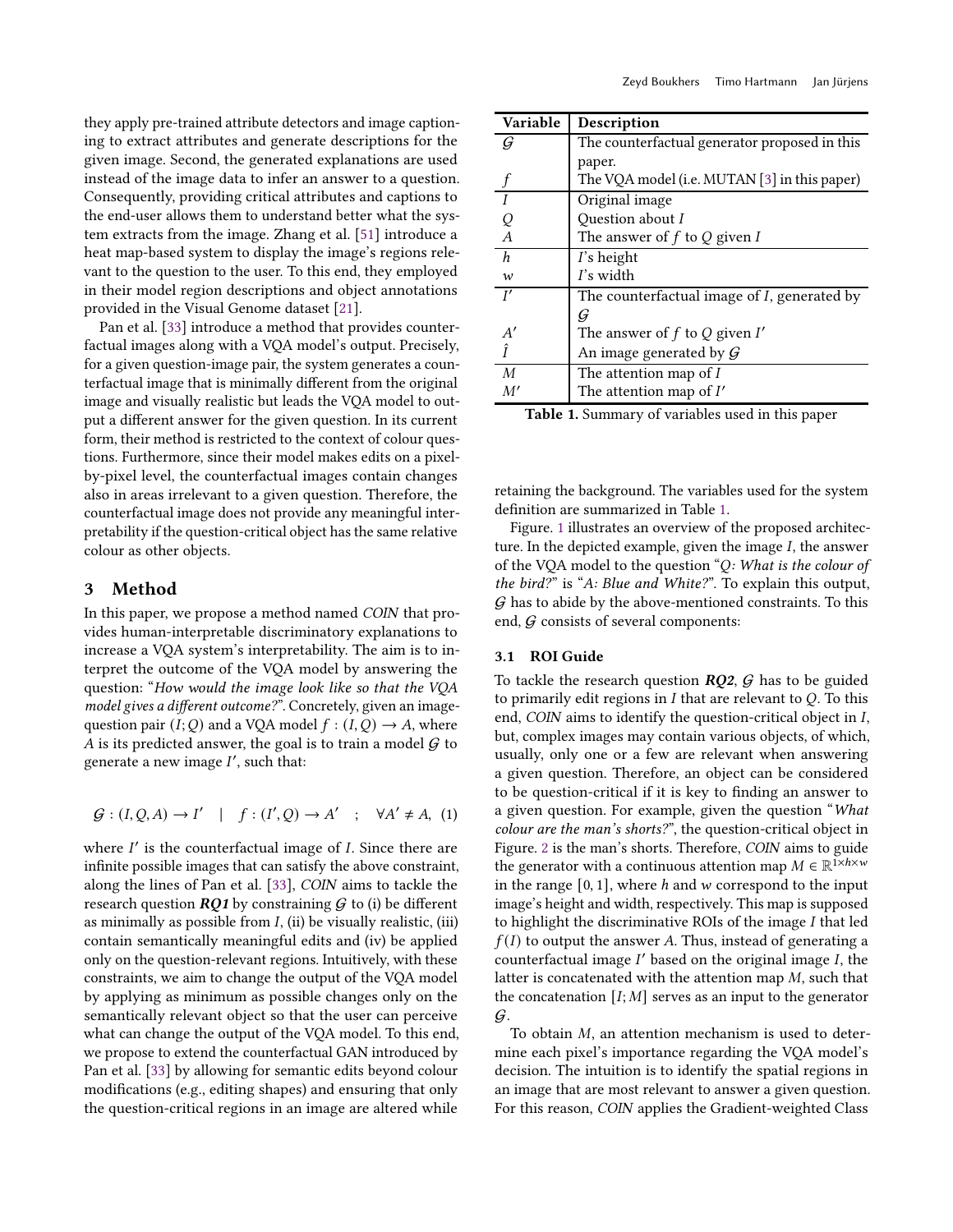<span id="page-4-0"></span>

Figure 1. Overview of the proposed architecture inspired by Pan et al. [\[33\]](#page-12-3)

Activation Mapping (Grad-CAM) algorithm [\[38\]](#page-12-25) to the VQA model's final convolution layer because convolution layers retain spatial information that is not kept by fully connected layers. Hence, CNN's last convolution layer is supposed to have the finest balance between high-level semantics and fine-grained spatial information. Grad-CAM exploits this property by finding the gradient of the most dominant logit (i.e., in the case of a VQA model, this corresponds to the answer with the highest probability) that flows into the model's final activation map. Furthermore, since Grad-CAM is suitable for various CNN-based models, it can be applied to most VQA models.

Intuitively, the algorithm computes the importance of each neuron activated in the CNN's final convolutional layer with respect to its prediction. Computing the gradient  $y^a$  of the logit corresponding to the VQA model's predicted answer a with respect to the kth feature map's activations  $\phi^k$  of a convolutional layer, i.e.  $\frac{\delta y^a}{\delta \phi^k}$ , reveals the localization map  $L_{Grad-CAM}^{c}$  ∈  $\mathbb{R}^{u \times v}$  of width *u* and height *v*. Next, channelwise pooling with respect to the width and height dimensions is applied to the gradients. The pooled gradients are then used to weigh the activation channels. Finally, the weighted activations  $\alpha_k^a$  reveal each channel's importance with respect to the VQA model's prediction [\[38\]](#page-12-25):

$$
\alpha_k^a = \frac{1}{Z} \sum_{i}^{u} \sum_{j}^{v} \frac{\delta y^a}{\delta \phi_{i,j}^k}
$$
 (2)

Performing a weighted combination of forward activation maps followed by a ReLU finally yields a coarse saliency map of the same size as the convolutional feature maps [\[38\]](#page-12-25):

<span id="page-4-1"></span>

Figure 2. Example question-image pair from the VQAv1 dataset [\[2\]](#page-11-1). The red bounding box indicates the questioncritical object.

$$
L_{Grad-CAM}^c = ReLU\left(\sum_k \alpha_k^a \phi^k\right)
$$
 (3)

Finally, to obtain M, the feature maps  $L_{Grad-CAM}^{c}$  are interpolated to match the size of the input image  $\overline{I}$ . Furthermore, a gaussian filter with a mean  $\mu = 0$  and a population standard deviation  $\sigma = 2$  is applied for improved preservation of the selected image regions' edges [\[4\]](#page-11-17).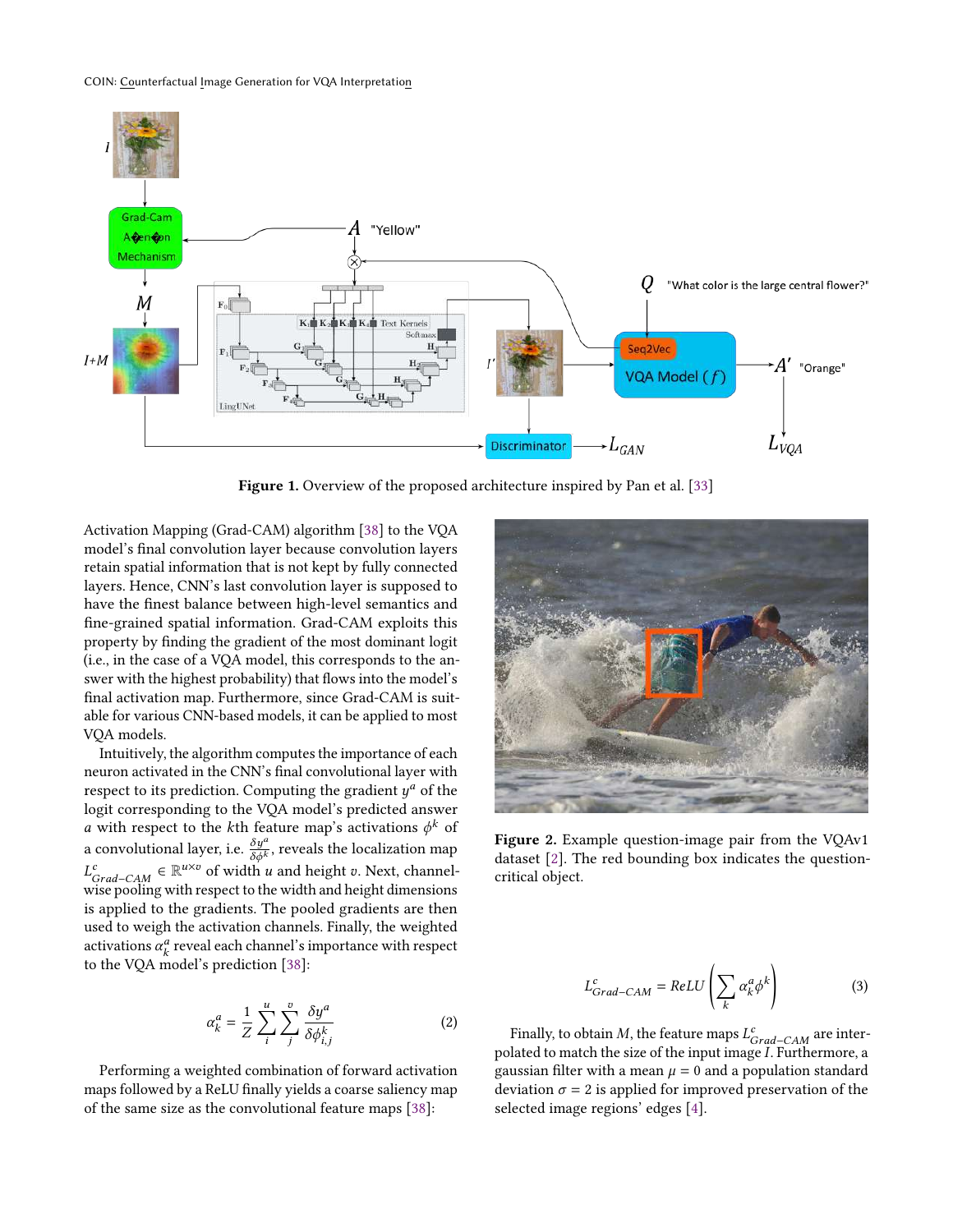## 3.2 Language-Conditioned Counterfactual Image Generation

To drive  $G$  generates a counterfactual image  $I'$  such that the corresponding answer  $A' \neq A$ , COIN follows Pan et al. [\[33\]](#page-12-3) by adopting an architecture based on LingUNet [\[25\]](#page-12-26), which is an encoder-decoder NN similar to the popular pixel-topixel UNet model [\[36\]](#page-12-27) and maps conditioning language to key intermediate filter weights based on an embedding of natural language text.

Similarly to [\[33\]](#page-12-3), COIN feed  $G$  with language embedding which is the concatenation of the VQA model's question encoding and answer encoding. The question encoding is represented by the question embedding  $\overline{q}$ , which stems from the VQA model's language encoding for the question  $Q$ . The answer encoding is represented by the answer embedding  $\overline{a}$ , which is the VQA's final logits weight vector w.r.t its prediction A for the image-question pair  $(I, Q)$ . The goal here is to train  $G$  with the VQA model's negated cross-entropy for A being the target. Consequently, the generated image ′ should contain semantically meaningful differences compared to I, such that the VQA model outputs two different answers for  $I'$  and  $I$  given the same question  $Q$ .

Precisely,  $G$  applies a series of operations to condition the image generation process on language. First, the question embedding  $\overline{q}$  and the answer embedding  $\overline{a}$  are concatenated to create a language representation  $\bar{x}$ . Second, G applies a 2D  $1\times1$  convolutional filter with weights  $K_k$  to each feature map  $F_j$ . Each  $K_k$  is computed by splitting  $\bar{x}$  into  $m$  equally sized vectors  $\{\overline{x}\}_{j=1}^m$  and applying a  $1 \times 1$  linear transformation to each of them. Applying the filter weights to each  $F_i$  yields the language-conditioned feature maps  $G_i$  [\[25\]](#page-12-26).

Next, LingUNet performs a series of convolution and deconvolution operations to generate a new image  $\ddot{I}$ . The final counterfactual I' is retrieved as follows:

$$
I' = M \odot \hat{I} + (1 - M) \odot I,\tag{4}
$$

where ⊙ denotes the element-wise multiplication and 1 is an all-ones matrix with the same dimension. Intuitively,  $I'$  is created by incorporating to the original image's background, the foreground of  $\hat{I}$ , which is denoted by pixels with large attention values representing a higher intensity compared to those with low attention values.

#### 3.3 Minimum change

Although  $I$  and  $I'$  should have distinct semantics with respect to a given question Q, the differences between the two images should be as minimal as possible. To this end, COIN incorporates a reconstruction loss, which penalizes the generator for creating outputs different from the input. To ensure that question-critical objects can change their semantic meaning, the generator should be allowed to make significantly more changes in the corresponding image regions (i.e. the foreground) than in the rest of the image (i.e., the background). A

modified  $\ell_2$ -loss adapted to this purpose, which incorporates the attention map  $M$  as a relative weighting term, acts as the reconstruction loss:

$$
\ell_2 = [|| (1 - M) \odot I - (1 - M) ||_2^2]. \tag{5}
$$

Applying a weighted reconstruction loss aims at contributing to the desired traits that (i) the model predominantly edits critical objects and (ii) a relatively  $\ell_2$ -loss constraint is applied to question-critical regions, allowing for more significant semantic edits. Contrarily, the stricter  $l_2$ - constraint for question-irrelevant regions ensures that the generator retains them nearly unchanged.

#### 3.4 Realism

The counterfactual images generated by  $G$  should be visually realistic. To this end and to tackle the research question  $(RQ3)$ , COIN employs a PatchGAN discriminator as proposed by Isola et al. [\[19\]](#page-11-18). This discriminator learns to distinguish between real and fake images and penalizes unrealistic generated counterfactual images. The generator and the discriminator are trained in an adversarial manner as in GAN training [\[14\]](#page-11-19).

Spectral Normalization for stabilize training: Training GANs can suffer from instability and be vulnerable to the problems of exploding and vanishing gradients [\[23\]](#page-12-28). In their approach, Pan et al. [\[33\]](#page-12-3) applied gradient clipping to counter this problem, which requires extensive empirical fine-tuning of the training regime. To bypass this extensive procedure, COIN uses spectral normalization [\[23,](#page-12-28) [26\]](#page-12-29) to counteract training instability as Miyato et al. [\[26\]](#page-12-29) suggest that using spectral normalization in GANs can lead to the generated images having a higher quality relative to other training stabilization techniques, such as gradient clipping. Given a real function  $\gamma : \mathbb{R} \to \mathbb{R}$ , the Lipschitz constraint is followed if  $|\gamma(x_i) - \gamma(x_2)|/|x_1 - x_2| \le k$ , where k is the Lipschitz constanz (e.g.,  $k = 1$ ). Given a CNN  $CNN_\theta$  with L layers and weights  $\theta = \{w_1, w_2, \dots, w_L\}$ , its output for an input  $x$  can be computed as  $[23]$ :

$$
CNN_{\theta} = a_L \odot l_{w_L} \odot a_{L-1} \odot l_{w_{L-1}} \odot \cdots \odot a_1 \odot l_{w_1}(x), \quad (6)
$$

where  $a_{i=1}^L$  denotes the activation function in the *i*th layer. Spectral normalization regularizes the convolutional kernels  $w_i \in \mathbb{R}^{c_{out} \times c_{in} \times k_w \times k_h}$  with kernel width  $k_w$  and height  $k_h$  of the fully connected layers  $l_{w_i}$  and  $c_{in}$  and  $c_{out}$  be the input and output channels, respectively. To this end,  $w_i$  is first reshaped into a matrix  $\hat{w}_i \in \mathbb{R}^{c_{out}} \times (c_{in} \times k_w \times k_h)$ , which is then normalized such that the spectral norm  $||\hat{w}_i||_{sp} = 1 \forall i =$  $1, \dots, L$ . Thereby, the spectral norm is computed as follows [\[23\]](#page-12-28):

$$
||\hat{w}_i||_{sp} = \frac{\hat{w}_i}{u_i^T \times \hat{w}_i \times v_i},
$$
\n(7)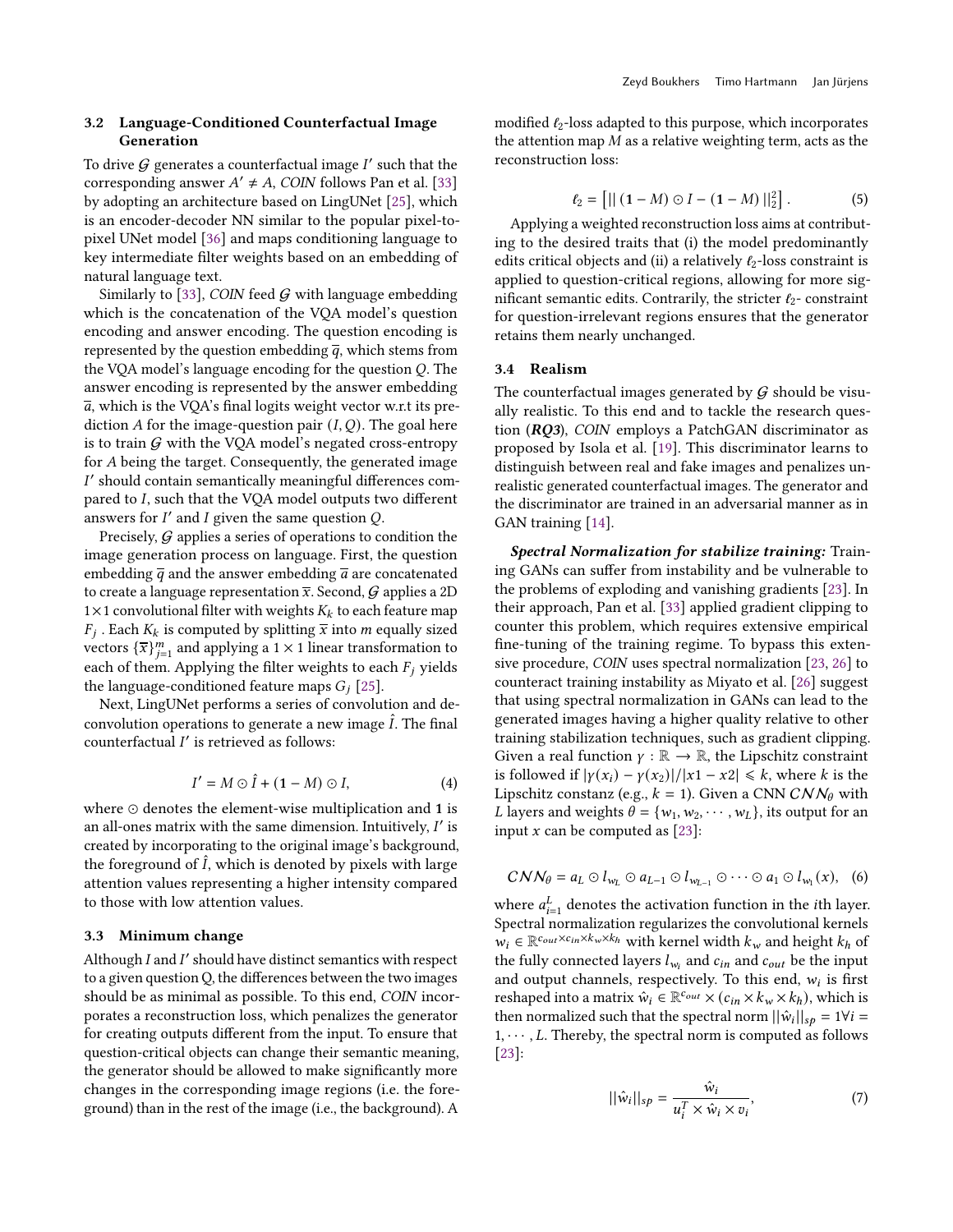where  $u_i$  and  $v_i$  denote the left and sight singular vectors of  $\hat{w}_i$  with respect to its largest singular value.

## <span id="page-6-0"></span>4 Experiments

In this section, we evaluate the effectiveness of the proposed approach from different aspects, namely, the capability of  $G$ to (i) generate counterfactual image I' such that  $f(I';Q) \neq$  $f(I;Q)$  (RQ1), (ii) focus the changes on the object-critical object  $(RQ2)$ , (iii) generate realistic images  $(RQ3)$ . For result reproducibility and further improvements, we made our code and results publicly available under this link  $<sup>1</sup>$  $<sup>1</sup>$  $<sup>1</sup>$ </sup>

## 4.1 Dataset

For all our experiments, we used a subset of the VQAv1 dataset's Real Images portion introduced by Agrawal et al. [5] The dataset covers (i) images of everyday scenes with a wide variety of questions about the images and the corresponding ground truth answers. Despite the dataset includes samples with several types of questions, for feasibility reasons, we focus in this experiment on color- and shape-based questions only. This yields a set of 23,469 tuples (Image, Question, Answer). The subset is publicly available under this link  $<sup>1</sup>$  $<sup>1</sup>$  $<sup>1</sup>$ </sup>

## 4.2 VQA model

As a VQA model, we employed MUTAN [\[3\]](#page-11-16), which is trained on VQAv1 dataset. MUTAN achieved overall accuracy of approximately 67% and it performed particularly well on questions with binary Yes/No answers (accuracy  $\approx 85.14\%$ ). For quantitative questions (e.g., "How many ...?"), it achieved and accuracy of 39.81%. For all other question types, including color and shape-based questions, it achieved an accuracy of 58.52%.

## 4.3 Evaluation and Results

Automatically and objectively assessing the quality of synthetically generated images is a challenging task [\[30,](#page-12-30) [37,](#page-12-31) [52\]](#page-12-32). Salimans et al. [\[37\]](#page-12-31) suggest that there exists no objective function to assess a GAN's performance. Furthermore, the goal of COIN is to provide an understandable interpretability to the VQA output. The quality of this interpretability can only be assessed by the satisfaction of the user. Therefore, we conducted a user study by presenting the output of COIN (i.e.  $I'$  and  $A'$ ) together with  $I$ ,  $A$  and  $Q$ . For every sample, the user answers five questions divided in two phases:

- Phase I: We present the participant with  $I'$ ,  $Q$  and  $A'$ . The participant is requested then to answer the following questions:
- 1. Is the answer correct?
	- with three possible answers: Yes, No, and I am not sure.
- 2. Does the picture look photoshopped: any noticeable edit or distortion (automatic or manual)? with five possible answers (i.e. from Very real to Clearly photoshopped).

```
1https://coin.ai-research.net/
```
- <span id="page-6-1"></span>• Phase II: We present the participant with  $O$  and both images I and I' together with the answers of the VQA model A and A'. The participant is requested then to answer the following questions:
	- 1. Which of the images is the original? with three possible answers: Image  $1^2$  $1^2$ , Image  $2^2$  and I am not sure
	- 2. Is the difference between both images related to the questioncritical object? with three possible answers: Yes, No and I am not sure
- 3. Which pair (Image, Answer) is correct? with four possible answers: Image  $1^2$  $1^2$ , Image  $2^2$ , Both and None

To make this experience easy for the participants, we built a web application  $^1$  $^1$ , where 94 participants have participated in the survey answering the above questions for 1320 unique samples. Note that some samples have been treated by more than one participant, but maximum by maximum three, which make the total number of samples 2001. In the following, we present the qualitative and quantitative (obtained from the user study) results of COIN w.r.t the above-mentioned evaluation aspects:

Semantic change (RQ1): Since the final goal of COIN is to generate an counterfactual image that drives the VQA model to give a different answer, we evaluate here the capability of  $G$  to generate these images. Among 12096 counterfactual images generated by  $G$ , 37.82% of them lead f to output an answer  $A' \neq A$ . In particular, f outputs a different answer for the counterfactual than for the original image for 38.05% of the color-based questions and 25.45% of the shape-based questions. Among the samples treated in our survey, the participants found that the VQA outputs a correct answer A given I and Q for only 45.8% of the presented images, while it outputs a wrong answer for 41.4% of them. In the remaining 12.8% of the images, the participants couldn't decide because (i) the question was not understood, (ii) the correct answer is not unique or (iii) the answer is only partially correct. After presenting the participants with both images  $I$  and  $I'$ , the question  $Q$  and the answers  $A$  and  $A'$ , the participants changed their opinions about 484 samples, where they found that  $A$  is correct for 70.5% of the presented images. This indicates that the participants could understand the question and answer better after interpreting the result of  $f$ . For the generated images, the participants found that  $f$ outputs a correct answer A' for only 40.5%.

Figure [3](#page-8-0) illustrates qualitative results of  $G$  for color-based questions, where each row represents, from left to right, the original image  $I$ , the corresponding map  $M$  and the generated counterfactual image  $I'$  and its corresponding map  $M'$ . The rows [3a](#page-8-0) to [3c](#page-8-0) show examples of counterfactual images with different answers than their originals with realistic and understandable changes. As can be noticed in some exam-ples such as Figures [3a](#page-8-0) and [3b,](#page-8-0) the VQA model  $f$  slightly

<sup>&</sup>lt;sup>2</sup>Note that we do not give any information about the image.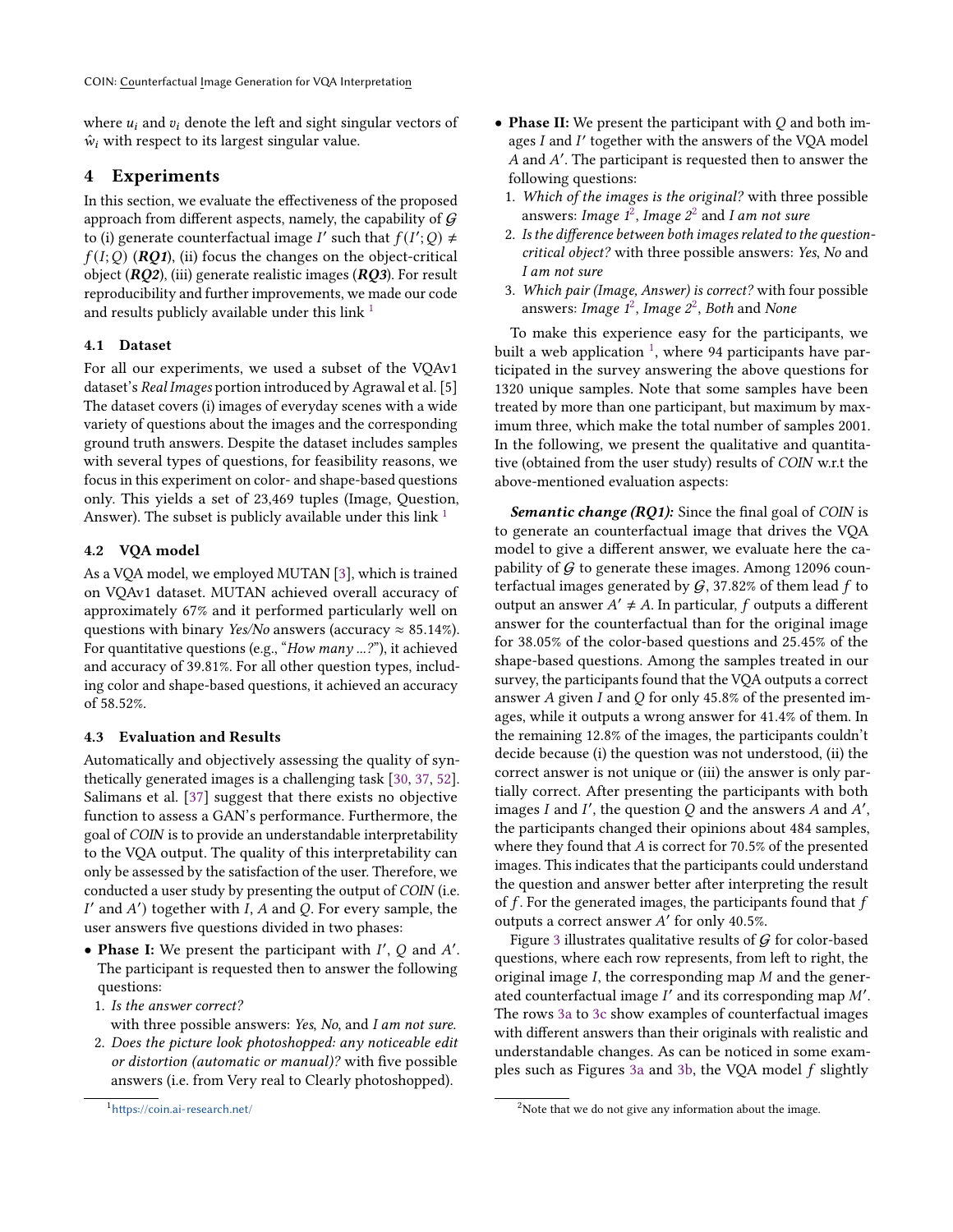shifts its attention after the change is applied. This means, that theoretically,  $f$  can give a different answer because of focusing on another region after the edit and not because of the edit itself.

For the rest of the samples,  $f$  fails to alter their semantic meaning. Figure [3d](#page-8-0) depicts such an example, where  $f$ 's answer does not change when being provided with the counterfactual image. The cause of this failure is due to the difference between the original and counterfactual images is too small for  $f$  to change the prediction. This because the clashing constraints that  $G$  has to obey. For example,  $G$  is required to change the output of  $f$  but is at the same time restricted to apply as minimally as possible of changes. Another reason might be a wrong gaudiness of the attention map. Suppose the question-critical object accounts for a large portion of the image, or the question is about the image's background. In that case,  $G$  often only edits those parts on which the attention mechanism focuses. As a result, the relevant image region is not modified in its entirety and thus  $f$  cannot perceive a semantically meaningful change or its attention is shifted towards other regions of the question-critical object.

While  $G$  can generate semantically meaningful counterfactual images for a lot of color-based questions, it mostly fails in the context of shapes. Figure [4](#page-9-0) shows two examples. While the VQA model predicts a different answer for the counterfactual than for the original image in both cases, the changes are not semantically meaningful from a human observer's perspective. In example [4a,](#page-9-0) the object's shape remains roughly unchanged, while the counterfactual generator slightly edits the sign's color. Furthermore, f predicts an incorrect answer regarding both the original and the counterfactual image. As  $M$  indicates, the changes to the original image appear to be significant enough for  $f$  to shift its focus slightly to the lower right portion of the sign when making an inference on the counterfactual image.

This shift seems to cause the model to change its prediction. Contrarily, the changes in example [4b](#page-9-0) are more dominant.  $G$  produces an artifact covering the kite and a segment of the sky surrounding it. As the  $M$  show,  $f$  focuses on the same area in both the original and the counterfactual image, but the artifact seems to cause it to change its answer. These two instances are exemplary for most of the counterfactual images for shape-based questions: the generator (i) applies only a few edits that are barely noticeable but they are more likely to change the answer of  $f$  which is the task of  $G$  or (ii) produces artifacts that are not semantically meaningful for a human observer.

Both the examples in Figure [3](#page-8-0) and Figure [4](#page-9-0) show that  $G$ 's edits vary depending on the questions and answers. Since the attention maps pose a strong constraint for  $G$ , its edits heavily depend on them. If  $M$  focuses on the question-critical object, such as in Figure [3c,](#page-8-0)  $G$  successfully modifies it. Contrarily, if M focuses only on a small portion of the object in question (such as in Figure [3e\)](#page-8-0), language conditioning does

not have the desired effect. In these cases,  $G$  fails to modify the areas relevant to the question-answer pair sufficiently. Despite the failure to generate the counterfactual image, G provides an understandable interpretability to the behaviour and result of the VQA model for a particular pair (Image, Question).

Question-critical object (RQ2): One of the main aims of COIN is to edit only the question-critical object. This is controlled by the attention map  $M$ , where the generator  $G$ is restricted to apply changes predominantly in the image regions on which M focuses. Figure [5](#page-10-1) depicts, for three example samples, the original image  $I$  (Left), the question  $Q$ , the answer  $A$  given by MUTAN  $(f)$  and the interpolation of the map  $M$  with  $I$  (Center). The right image is the background obtained by computing  $(1-M)$  ⊙ *I*, where 1 denotes all-ones matrix and ⊙ is the element-wise multiplication.

In Figure [5a,](#page-10-1) the question is about the ball and as shown in the interpolated map,  $f$  focuses specifically on the ball's region, which makes  $G$  restricted to make changes only on that region. When the region of interest is large and/or sparse such as in Figure [5b,](#page-10-1)  $f$  might not focus on the entire questioncritical region but only a portion of it, which is sufficient to answer the question. Figure [5c](#page-10-1) indicates that  $f$  wrongly answered the question as red and white but the correct answer is clearly *black*. The obtained map  $M$  explains that  $f$ was focusing on a different region. Consequently,  $G$  applies the changes on the wrong region. The user can understand the behaviour of the model based on this generated image, which is an edit to the original one w.r.t a wrong region.

According to our user study,  $G$  applied the changes on the critical object in 50.1% of the samples. For 32.2% of the samples, the changes were applied on (1) completely different region, (2) the region of interest and other irrelevant regions or (3) a small part of the region of interest. For the remaining 17.7%, the users couldn't determine whether the changes were applied on the question-critical object or not. From these results, we can derive three main patterns of the attention mechanism:

- 1. If the object relevant to answering a question is relatively small compared to the rest of the image, the attention mechanism focuses on it completely in most cases. In other words, the computed intensities are higher for pixels belonging to the object than for the rest of the pixels. Under these circumstances, the generator can make larger changes to the entire object than to the rest of the image.
- 2. Contrarily, if the object is very large or MUTAN pays attention to the background, the projection usually focuses only on a part of it. Consequently, the information that the generator receives allows it to apply more significant changes to a segment of the object or the background than to the rest of it.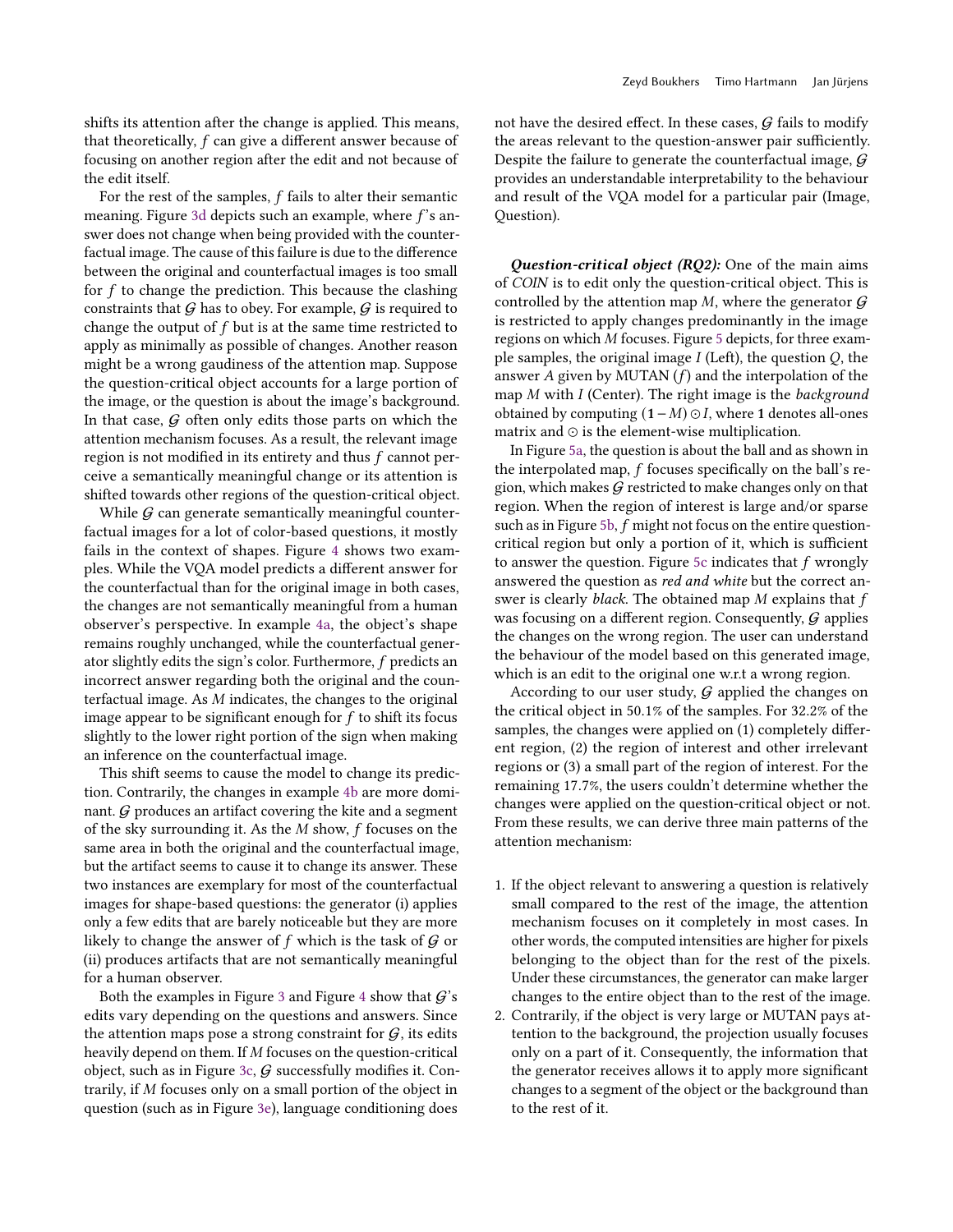<span id="page-8-0"></span>COIN: Counterfactual Image Generation for VQA Interpretation

(a) Question: What color are the peppers in the bottom left corner?



 $f$ 's answer: yellow  $f$ 's answer: red

(b) Question: What color is the large central flower?





 $f$ 's answer: yellow  $f$ 's answer: orange







 $f$  's answer: blue and white  $f$  's answer: brown and white

(d) Question: What color is the dog?



 $f$ 's answer: brown  $f$ 's answer: brown

(e) Question: What is the color scheme of the picture?



 $f$  's answer: black and white  $f'$  is answer: orange and white

Figure 3. Example outputs of  $G$  for color-based questions from the VQAv1 [\[2\]](#page-11-1) validation set. Left: original image  $I$  and the corresponding attention map M. Right: Generated counterfactual image  $I'$  and the corresponding attention map  $M'$ .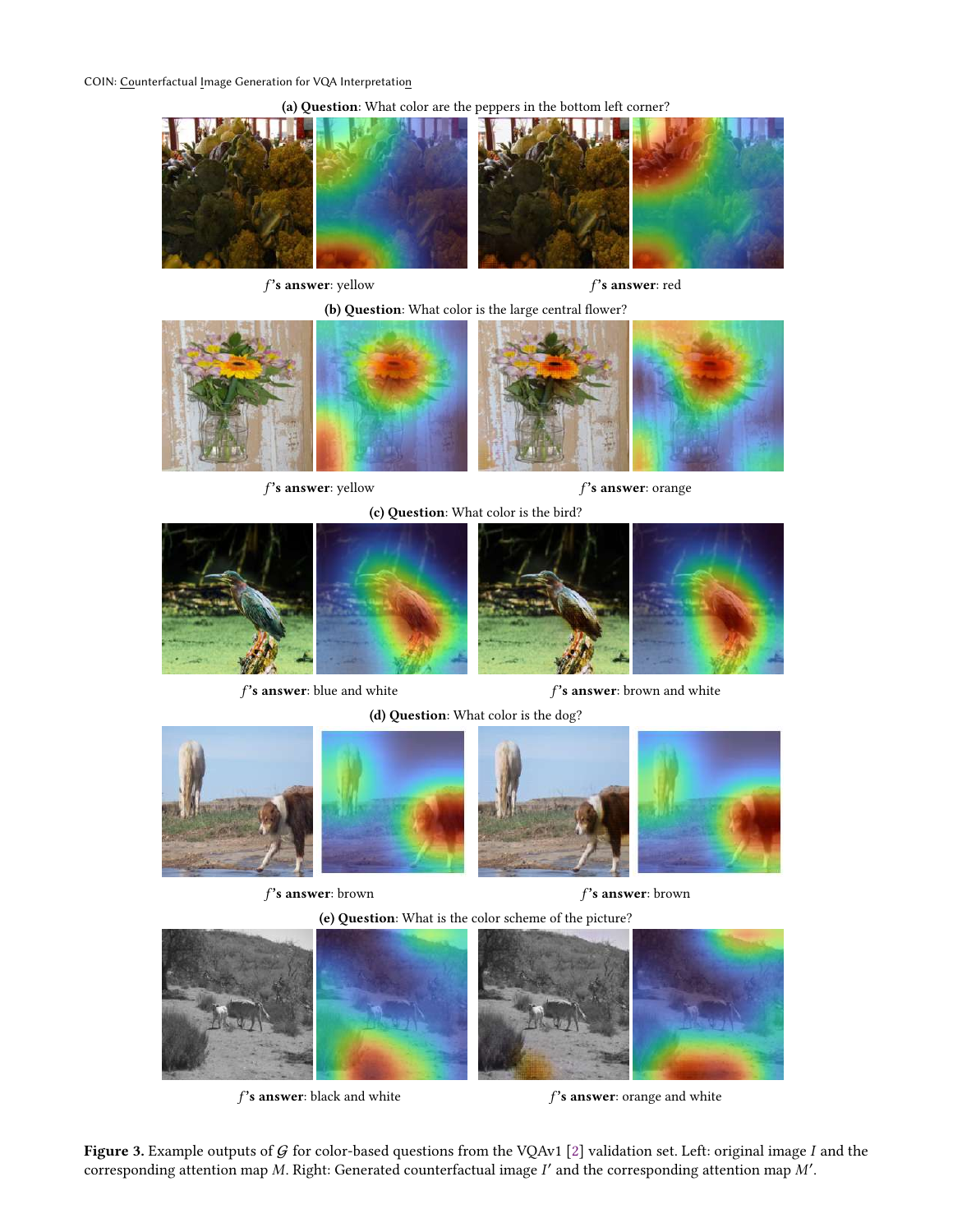(a) Question: What shape is the sign at the top of the post?

<span id="page-9-0"></span>



 $f$ 's answer: triangle  $f$ 's answer: round



Figure 4. Example outputs of G for shape-based questions from the VQAv1 [5] validation set. Left: original image I and the corresponding attention map M. Right: Generated counterfactual image  $I'$  and the corresponding attention map M'.

3. If MUTAN makes an incorrect prediction, this is often reflected by the projection not focusing on the questioncritical object, but another element of the image, such as in Figure [5c.](#page-10-1)

In all these patterns, the applied changes of  $I$  w.r.t  $M$  is supposed to change the answer of  $f$  for the same question  $Q$ . This is because  $M$  is indicating where  $f$  is focusing to answer Q given I. However, when the VQA focuses on an irrelevant region in  $I$ , the applied changes might change the visual semantic of this irrelevant region such that when feeding f with  $I'$  and  $Q$ ,  $f$  focuses on a different region than it did in  $I$ . This different region can also be the correct region.

Realism (RQ3): Generating realistic counterfactual images is very important to interpret the result of VQA models to users. As shown in Figure [3](#page-8-0) and Figure [4,](#page-9-0) the degree of realism varies depending on the necessary edit that changes  $f'$  answer and on the size difference of the question-critical region to the focused object. This is reflected also in the result of our user study that is demonstrated in Figure [6,](#page-9-1) where the users were presented only with the generated images and asked "Does the picture look photoshopped (any noticeable edit or distortion)?". As Figure [6](#page-9-1) indicates, the answers of the users vary depending on the generated images. When presenting the corresponding original image together with the generated one and asking "Which of the images is the original?", the participants could correctly distinguish between the original and the generated one in ∼ 67.2% of

the presented samples. In ∼ 12.9% of the images, the participants selected the generated image as the original one and in the rest of image (∼ 19.9%), the participants couldn't decide which of the images is the original and which one is the generated. This result indicates that  $G$  could trick the human participants by generating counterfactual which look extremely realistic.

<span id="page-9-1"></span>

Figure 6. Frequency histogram of participants' answers to the question: "Does the picture look photoshopped?"

Minimality of Image edits: To evaluate  $G$ 's performance on generating counterfactual images with minimum edits,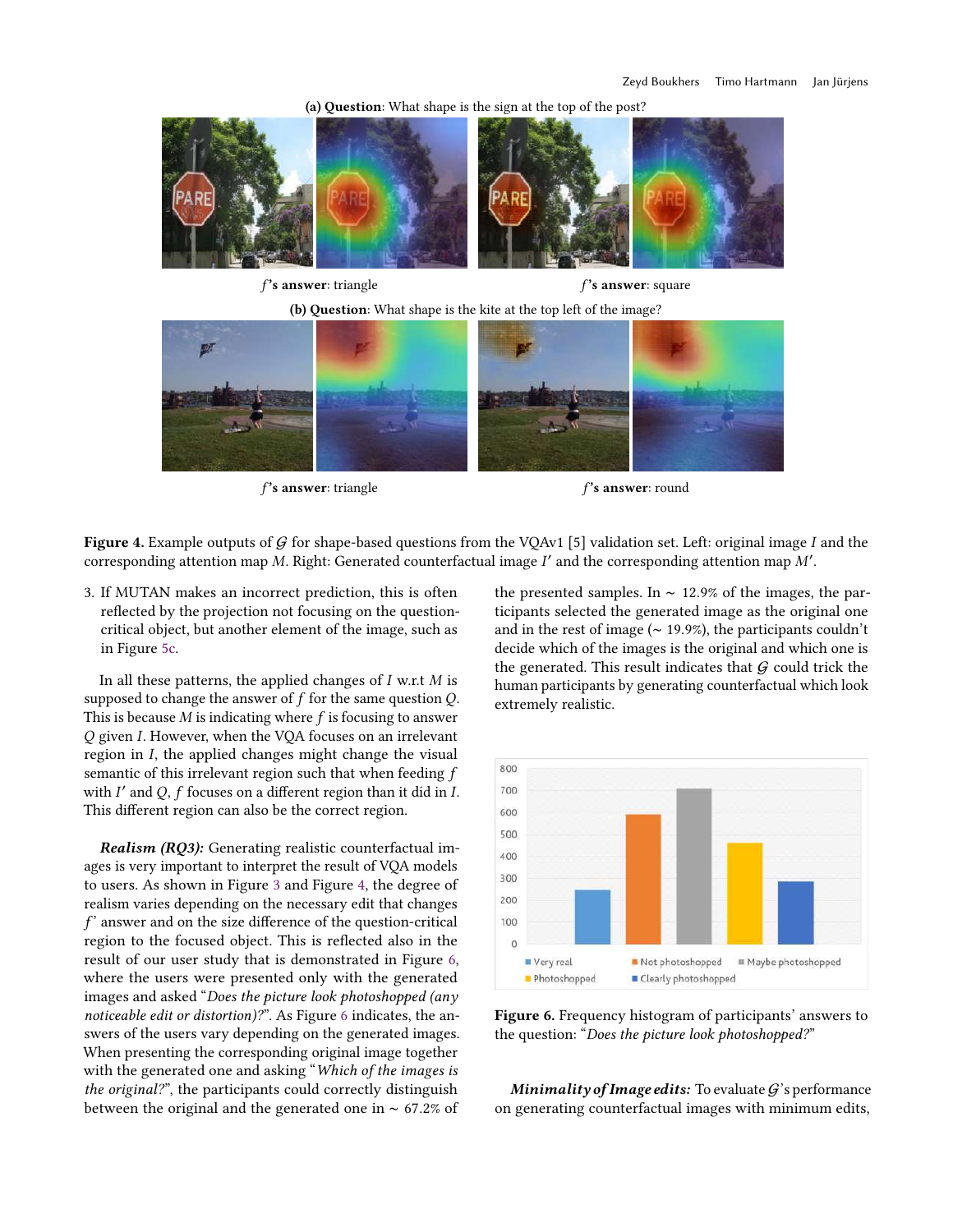#### (a) Question: What color is the ball? MUTAN answer: orange.

<span id="page-10-1"></span>

(b) Question: What color is the bus? MUTAN answer: red.







(c) Question: What color are the flags? MUTAN answer: Red and white.



Figure 5. Example outputs of the Grad-CAM algorithm applied to MUTAN for color-based questions. Left: original image. Center: Interpolated attention map projected on the original image. Right: The background image.

we computed  $\ell_1$ -norm across both the training and the validation set. This measures the magnitude of changes in the counterfactual image relative to the original one, where lower values indicate fewer changes.

Table [2](#page-11-20) summarizes the results of this evaluation, where the mean (denoted  $\mu$ ) and standard deviation (denoted  $\sigma$ ) values are calculated for different splits of both the training and the validation sets. The first three columns represent the values computed across the entire dataset and for colorbased and shape-based questions. The remaining six columns contain the same computations for the portion of pairs of original and counterfactual images for which  $G$  predicts distinct or equal answers, respectively.

The results of Table [2](#page-11-20) indicate that  $G$  applied fewer changes when it comes to color-based questions compared to shaperelated questions. This observation applies to both the training and the validation set and across all splits. Moreover,

overall,  $G$  applied fewer changes in those cases where  $f$ 's predictions regarding the original and counterfactual image were distinct than if they were equal. This indicates that  $G$ changed the original image to the maximum possible level but without successfully changing  $f$ 's answer.

## <span id="page-10-0"></span>5 Conclusion

In this paper, we introduced COIN , a GAN-based approach to interpret the output of VQA models by generating counterfactual images to drive the VQA model outputting different a different answer ( $RQ1$ ). COIN is a modified implementation of LingUNet with incorporating a Grad-CAM-based attention mechanism that determines each pixel's importance regarding the VQA model's decision making process. With this, the counterfactual generator learns to apply modifications in an image predominantly to question-critical objects,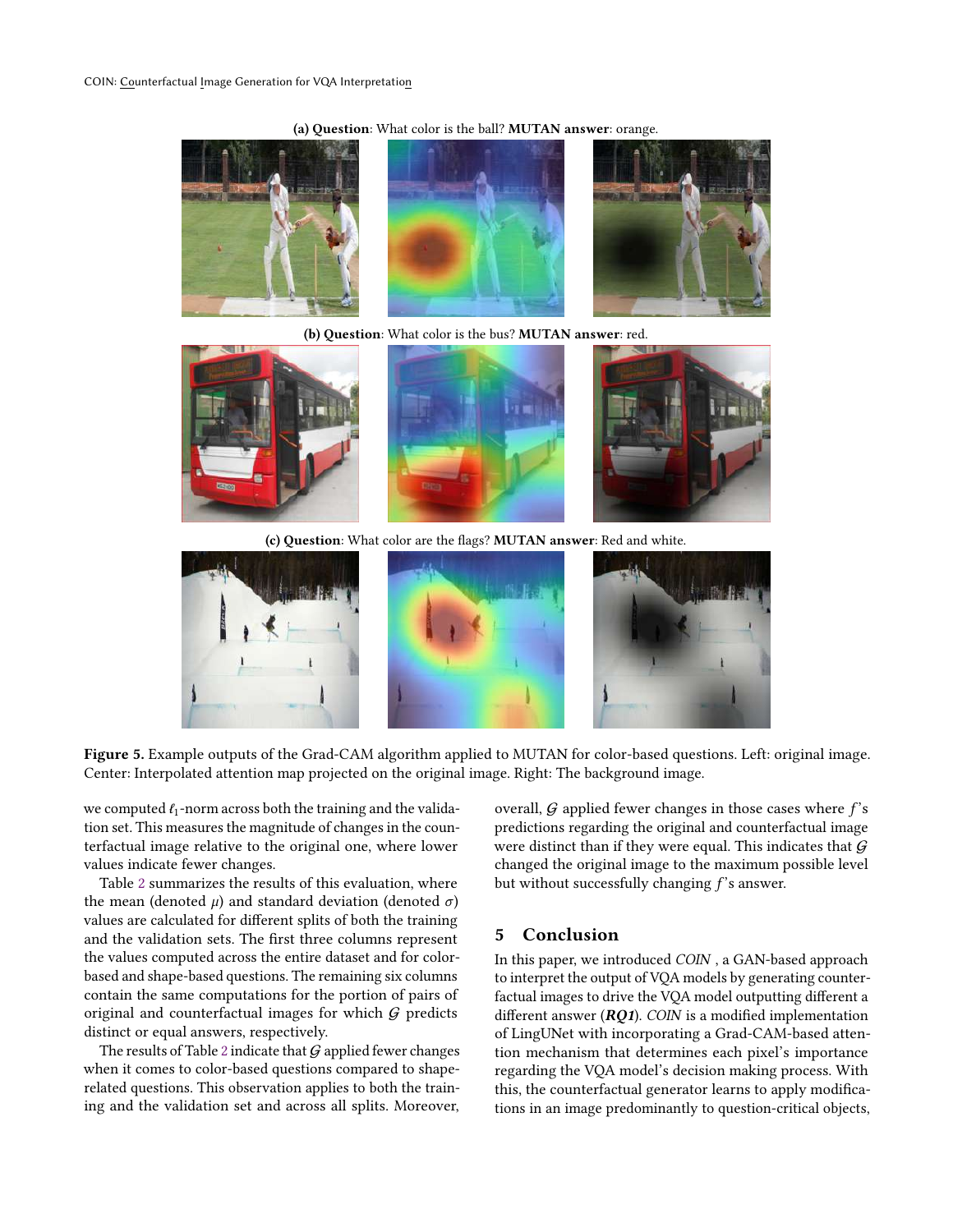<span id="page-11-20"></span>

|                |  | All    | Color  | Shape  | <b>Same VQA Answers</b> |        |            | Different VQA Answers |        |              |
|----------------|--|--------|--------|--------|-------------------------|--------|------------|-----------------------|--------|--------------|
|                |  |        |        |        | All                     | Color  | Shape 1    | All                   | Color  | <b>Shape</b> |
| Training set   |  | 0.0175 | 0.0174 | 0.0207 | 0.0177                  | 0.0176 | $0.0212$   | 0.0173                | 0.0172 | 0.0195       |
|                |  | 0.0039 | 0.0039 | 0.0048 | 0.0040                  | 0.0039 | $0.0049$ 1 | 0.0039                | 0.0038 | 0.0046       |
| Validation set |  | 0.0175 | 0.0174 | 0.0208 | 0.0177                  | 0.0176 |            | $0.0212$ 0.0173       | 0.0173 | 0.0198       |
|                |  | 0.0041 | 0.004  | 0.0047 | 0.0041                  | 0.0041 | 0.0048     | 0.0038                | 0.0038 | 0.0042       |

**Table 2.** Mean ( $\mu$ ) and standard deviation ( $\sigma$ ) of the  $\ell_1$ -norm computed across the training and validation set and split across categories

while retaining the rest of the image  $(RQ2)$ . The obtained results indicate that using an attention mechanism is an appropriate means to guide the modification process. Furthermore, the quality of the counterfactual images depended to a large extent on the attention maps. Extensive experiments on the challenging VQAv1 dataset have demonstrated that COIN achieves encouraging results for color questions by generating realistic counterfactual images  $(RQ3)$ .

For future work, we will train COIN on a larger, more diverse dataset such as VQAv2 dataset, which contains multiple images per question rather than only a single one as in the VQAv1 dataset. Moreover, using an attention mechanism that focuses on the question-critical objects more accurately could also significantly improve the interpretability capabilities of COIN. To this end, we plan to employ super-pixel segmentation to extract concepts (e.g. color, texture, or a group of similar segments) and uses the Shapley Value algorithm to determine each concept's contribution to a DNN's decision. The generator will then be trained to alter the most important concept(s) in an image rather than providing it an attention map. Moreover, replacing an entire instance of a concept rather than editing an image on a pixel-by-pixel level could pave the way for semantic changes even larger than altering shapes.

## References

- <span id="page-11-12"></span>[1] Peter Anderson, Xiaodong He, Chris Buehler, Damien Teney, Mark Johnson, Stephen Gould, and Lei Zhang. 2018. Bottom-up and topdown attention for image captioning and visual question answering. In Proceedings of the IEEE conference on computer vision and pattern recognition. 6077–6086.
- <span id="page-11-1"></span>[2] Stanislaw Antol, Aishwarya Agrawal, Jiasen Lu, Margaret Mitchell, Dhruv Batra, C Lawrence Zitnick, and Devi Parikh. 2015. Vqa: Visual question answering. In Proceedings of the IEEE international conference on computer vision. 2425–2433.
- <span id="page-11-16"></span>[3] Hedi Ben-Younes, Rémi Cadene, Matthieu Cord, and Nicolas Thome. 2017. Mutan: Multimodal tucker fusion for visual question answering. In Proceedings of the IEEE international conference on computer vision. 2612–2620.
- <span id="page-11-17"></span>[4] Fredrik Bergholm. 1987. Edge focusing. IEEE transactions on pattern analysis and machine intelligence 6 (1987), 726–741.
- <span id="page-11-4"></span>[5] Supriyo Chakraborty, Richard Tomsett, Ramya Raghavendra, Daniel Harborne, Moustafa Alzantot, Federico Cerutti, Mani Srivastava, Alun Preece, Simon Julier, Raghuveer M Rao, et al. 2017. Interpretability of deep learning models: A survey of results. In 2017 IEEE smartworld, ubiquitous intelligence & computing, advanced & trusted computed, scalable computing  $\&$  communications, cloud  $\&$  big

data computing, Internet of people and smart city innovation (smartworld/SCALCOM/UIC/ATC/CBDcom/IOP/SCI). IEEE, 1–6.

- <span id="page-11-0"></span>[6] Long Chen, Xin Yan, Jun Xiao, Hanwang Zhang, Shiliang Pu, and Yueting Zhuang. 2020. Counterfactual samples synthesizing for robust visual question answering. In Proceedings of the IEEE/CVF Conference on Computer Vision and Pattern Recognition. 10800–10809.
- <span id="page-11-15"></span>[7] Abhishek Das, Harsh Agrawal, Larry Zitnick, Devi Parikh, and Dhruv Batra. 2017. Human attention in visual question answering: Do humans and deep networks look at the same regions? Computer Vision and Image Understanding 163 (2017), 90–100.
- <span id="page-11-8"></span>[8] Emily Denton, Ben Hutchinson, Margaret Mitchell, Timnit Gebru, and Andrew Zaldivar. 2019. Image counterfactual sensitivity analysis for detecting unintended bias. arXiv preprint arXiv:1906.06439 (2019).
- <span id="page-11-5"></span>[9] Finale Doshi-Velez and Been Kim. 2017. Towards a rigorous science of interpretable machine learning. arXiv preprint arXiv:1702.08608  $(2017)$
- <span id="page-11-3"></span>[10] Carlos Fernández-Loría, Foster Provost, and Xintian Han. 2020. Explaining data-driven decisions made by AI systems: the counterfactual approach. arXiv preprint arXiv:2001.07417 (2020).
- <span id="page-11-13"></span>[11] Donald Geman, Stuart Geman, Neil Hallonquist, and Laurent Younes. 2015. Visual turing test for computer vision systems. Proceedings of the National Academy of Sciences 112, 12 (2015), 3618–3623.
- <span id="page-11-6"></span>[12] Leilani H Gilpin, David Bau, Ben Z Yuan, Ayesha Bajwa, Michael Specter, and Lalana Kagal. 2018. Explaining explanations: An overview of interpretability of machine learning. In 2018 IEEE 5th International Conference on data science and advanced analytics (DSAA). IEEE, 80–89.
- <span id="page-11-9"></span>[13] Oscar Gomez, Steffen Holter, Jun Yuan, and Enrico Bertini. 2020. ViCE: visual counterfactual explanations for machine learning models. In Proceedings of the 25th International Conference on Intelligent User Interfaces. 531–535.
- <span id="page-11-19"></span>[14] Ian Goodfellow, Jean Pouget-Abadie, Mehdi Mirza, Bing Xu, David Warde-Farley, Sherjil Ozair, Aaron Courville, and Yoshua Bengio. 2020. Generative adversarial networks. Commun. ACM 63, 11 (2020), 139– 144.
- <span id="page-11-2"></span>[15] Yash Goyal, Tejas Khot, Douglas Summers-Stay, Dhruv Batra, and Devi Parikh. 2017. Making the v in vqa matter: Elevating the role of image understanding in visual question answering. In Proceedings of the IEEE Conference on Computer Vision and Pattern Recognition. 6904–6913.
- <span id="page-11-10"></span>[16] Yash Goyal, Ziyan Wu, Jan Ernst, Dhruv Batra, Devi Parikh, and Stefan Lee. 2019. Counterfactual visual explanations. In International Conference on Machine Learning. PMLR, 2376–2384.
- <span id="page-11-14"></span>[17] Akshay Kumar Gupta. 2017. Survey of visual question answering: Datasets and techniques. arXiv preprint arXiv:1705.03865 (2017).
- <span id="page-11-11"></span>[18] Lisa Anne Hendricks, Ronghang Hu, Trevor Darrell, and Zeynep Akata. 2018. Generating counterfactual explanations with natural language. arXiv preprint arXiv:1806.09809 (2018).
- <span id="page-11-18"></span>[19] Phillip Isola, Jun-Yan Zhu, Tinghui Zhou, and Alexei A Efros. 2017. Image-to-image translation with conditional adversarial networks. In Proceedings of the IEEE conference on computer vision and pattern recognition. 1125–1134.
- <span id="page-11-7"></span>[20] Been Kim, Rajiv Khanna, and Oluwasanmi O Koyejo. 2016. Examples are not enough, learn to criticize! criticism for interpretability.